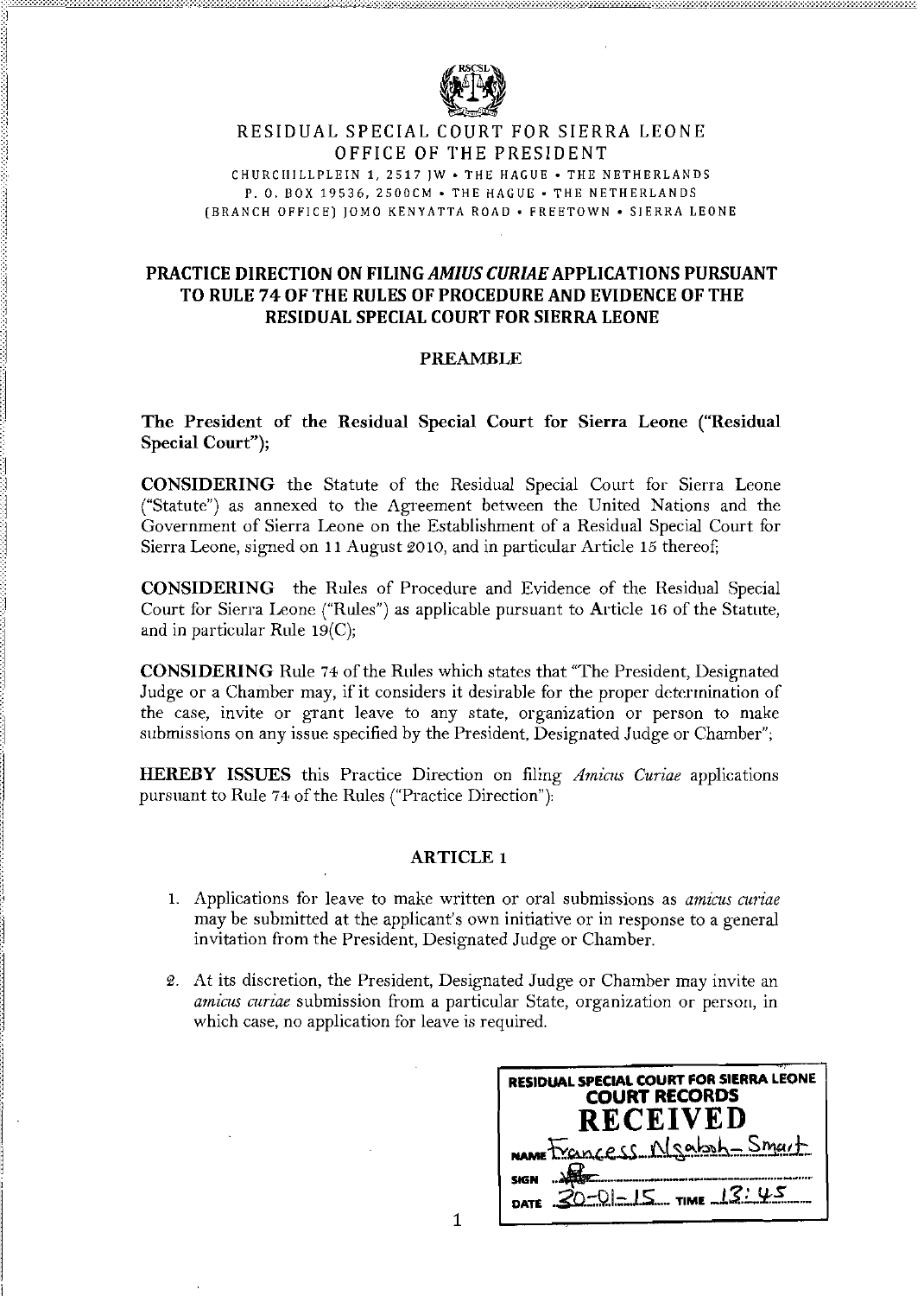# **ARTICLE 2**

- 1. States, organizations or persons making an application under article  $1(1)$  of the present Practice Direction shall file an application specifying the following:
	- the applicant's name, address, telephone and fax numbers and email a. address:
	- b. whether the applicant is submitting the application:
		- i. at the applicant's own initiative; or
		- ii. in respect to a general invitation for application by the President, Designated Judge or a Chamber;
	- c. the issue or issues the applicant seeks to address, and the nature of the information or analysis the applicant proposes to submit;
	- d. the applicant' reasons for believing the submissions will aid in the proper determination of the case or issue; and
	- e. a statement identifying and explaining any contact or relationship the applicant had, or has, with any party to the case.
- 2. The application shall be served on the Parties.

# **ARTICLE 3**

Any application under Article  $1(1)$  of this Practice Direction may be accompanied by the proposed written *amicus curiae* submission.

# **ARTICLE 4**

In the event leave to make written *amicus curiae* submissions is granted, the President, Designated Judge or Chamber may impose restrictions or guidelines regarding the filing of such submissions, as it deems necessary.

# **ARTICLE 5**

The President, Designated Judge, or Chamber shall reserve the right to reject any *amicus curiae* submission, upon due consideration with other submissions in the case, whether uninvited, made in response to a general invitation by the President, Designated Judge or Chamber or specifically invited by the President, Designated Judge or Chamber under Article  $1(1)$  or  $1(2)$  of this Practice Direction.